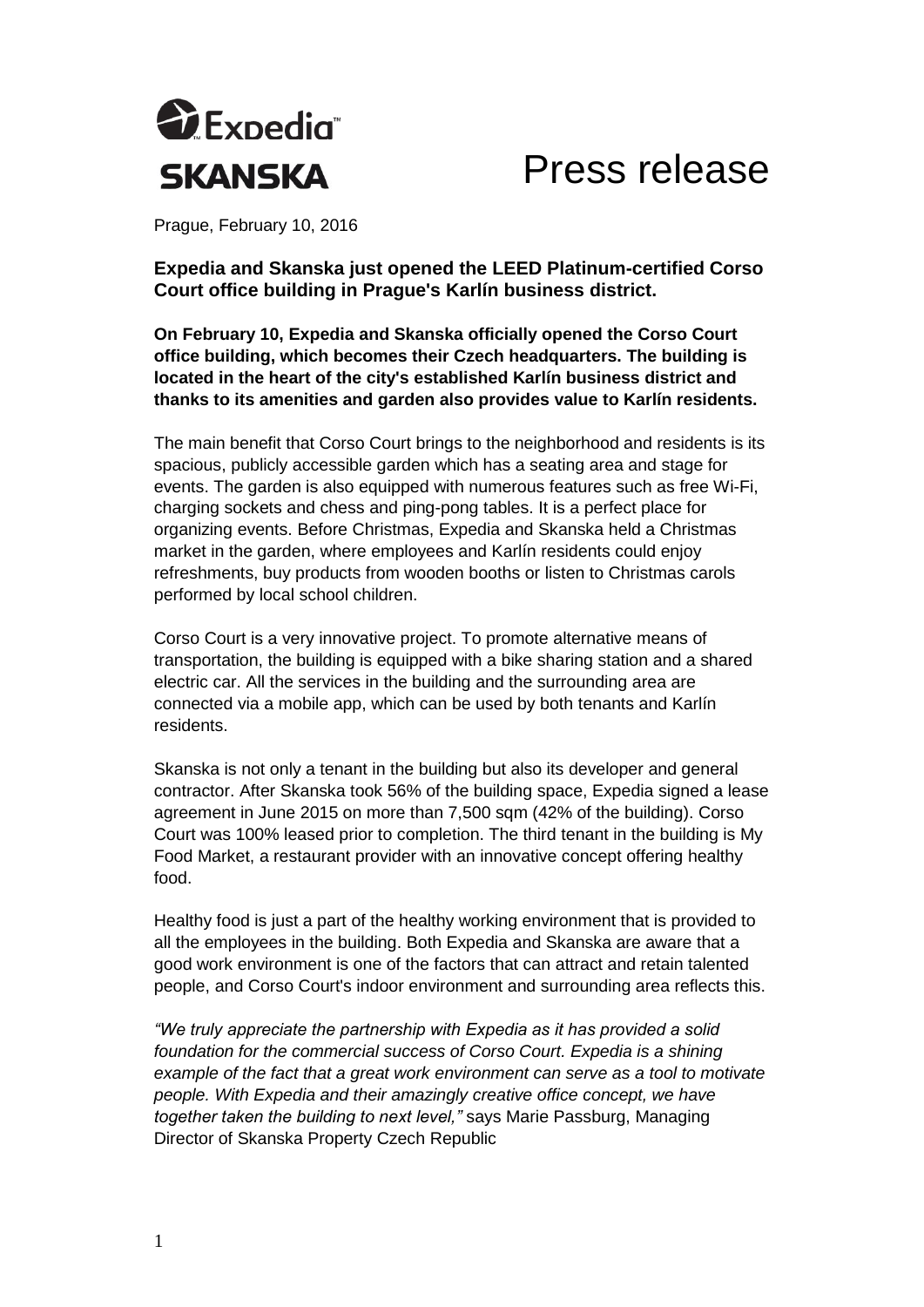Corso Court recently obtained LEED Platinum certification, reaching a level of 86 points, which is the highest score reached for speculative development in the Czech Republic. In addition to a significant reduction of operating costs, the green solutions that are directly beneficial for the users of the building include, for example, low chemical-emitting materials, more natural light and outside views as well as a ventilation system that ensures a pleasant environment and sensors that guarantee the CO2 concentration does not exceed the level of comfort.

## **Expedia in the Czech Republic**

Expedia started operating in the Czech Republic in 2011 with 50 employees. Today, Expedia has approximately 400 employees working on behalf of travelers and hoteliers and providing internal support to Expedia brands across the globe.

Apart from focusing on the travel industry, what sets Expedia apart from its competition is the technology it uses to run its business. The company has long been attracted to Prague's high-caliber workforce, which is why it decided to invest in the creation of an attractive work environment for its existing and future employees.

For Expedia, it is important to keep a good balance between work and leisure. Its new Corso Court office is full of open spaces, allowing employees to interact and have fun, while at the same time is equipped with features needed to keep dayto-day business running smoothly. Expedia wants to provide its employees with an environment that will allow them to enjoy their free time, get inspired and come to work every day with a passion to make travel better.

*"We decided on Corso Court, because we felt that this project reflects the culture, vision and mission of Expedia. The building has the same spirit and values we have in our company: It is eco-friendly and equipped with the latest technologies. Our young employees like to have a lot of harmony around them. They want to feel that their work environment is something besides an office. They need to feel like that they are at home,"* says Olga Quiros, Director of Expedia Services CZ.

*Expedia, Inc. (NASDAQ: EXPE) is one of the world's leading travel companies, with an extensive brand portfolio that includes leading online travel brands, such as [Expedia.com,](http://www.expedia.com/) [Hotels.com](http://www.hotels.com/) and [Hotwire.](http://www.hotwire.com/) The company delivers consumer value in leisure and business travel, drives incremental demand and direct bookings to travel suppliers, and provides advertisers the opportunity to reach a highly valuable audience of in-market consumers through [Expedia® Media Solutions.](http://www.advertising.expedia.com/) Expedia also powers bookings for thousands of affiliates, including some of the world's leading airlines, top consumer brands and high traffic websites through Expedia Affiliate Network. For corporate and industry news and views, visit us at [www.expediainc.com](http://www.expediainc.com/) or follow us on Twitter @expediainc.*

*Skanska is the one of the world´s biggest companies that provides building services, commercial and residential development and PPP projects. More than 58,000 of its employees work on selected markets in Scandinavia, Europe and the U.S.A. Skanska Group entered the Czech and Slovak markets in 2000, and it is engaged in the construction of transport infrastructure, public installations and underground services. The company produces its own products and secures building sources. It secures administrative, manufacturing and business spaces from development to facility*